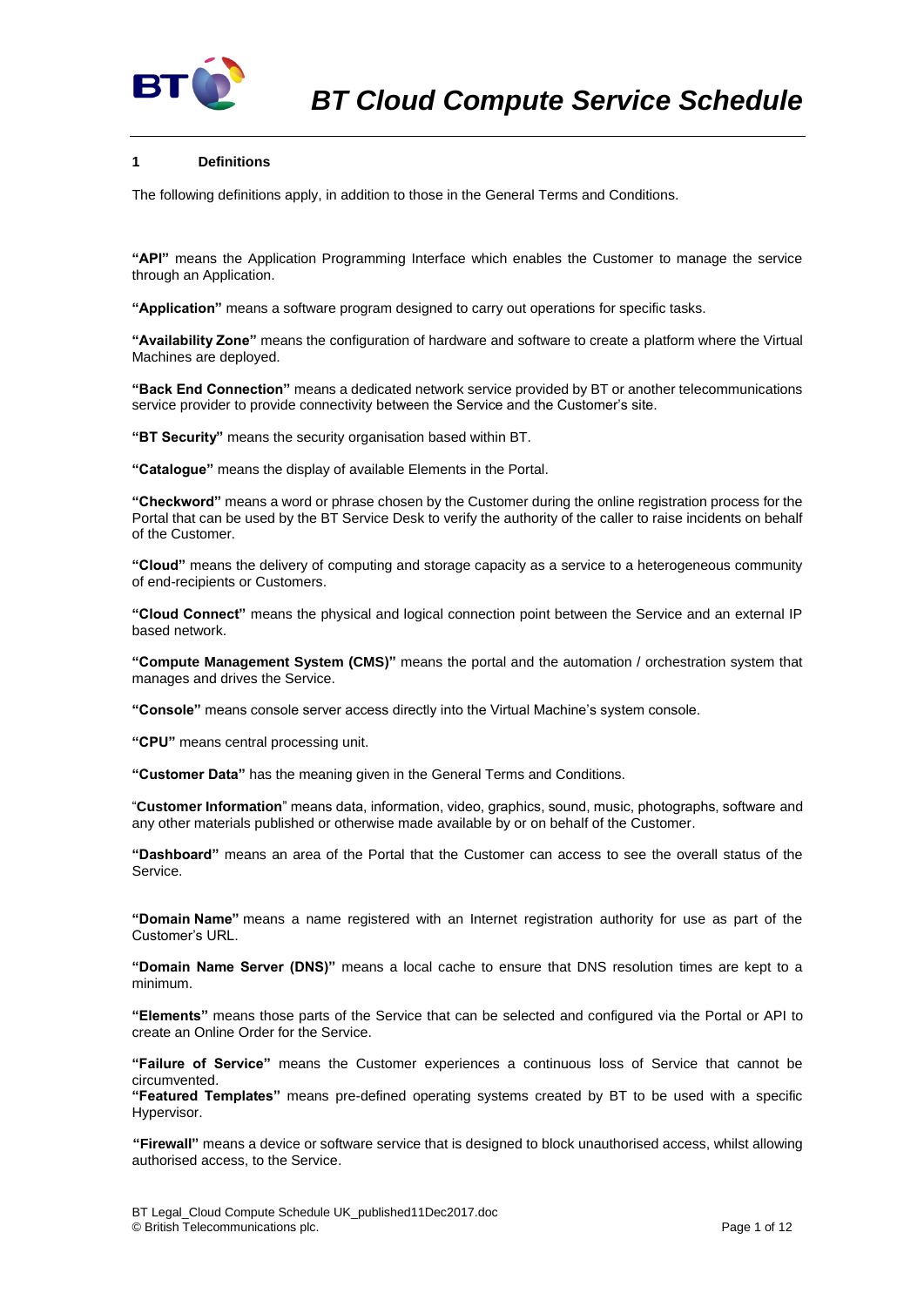

**"Hypervisor"** means the software that provides the capability to deliver Virtual Machines.

**"Incident"** means an incident which is not part of the standard operation of a Service and which causes, or may cause, an interruption to, or a reduction in the quality of that Service.

**"Incident Repair Service"** means the service set out in Clause [16.2](#page-6-0) of this Schedule.

**"IP"** means Internet protocol, a protocol that was designed to interconnect networks and is part of a suite of protocols known as TCP/IP, where "TCP" means transmission control protocol, a reliable connection-based protocol.

**"Isolated Network"** means a virtual network that can be attached to a cloud server. It keeps a cloud server separate from other networks or the internet, or both.

**"ISO"** means the International Organization for Standardization.

**"Load Balancing"** means the load balancing of incoming Internet requests between all Virtual Machine in a group, on a least connection, round robin or source IP basis.

**"MPLS"** means multi-protocol labelling switching, a virtual private network service which can be purchased from BT.

"**Month**" means a calendar month.

**"My Templates"** means a Template that has been created for a single User account.

**"Network Time Protocol (NTP)"** means a feature that enables the Customer to synchronise its servers with the central network Internet time.

**"Online Order**" means a Customer request for the Service. The Online Order is only available online via the Portal or API, in accordance with the process outlined in Clause [3.](#page-2-0)

**"Operating System"** means a set of software that manages computer hardware resources and provides common services for computer programs.

**"Planned Maintenance"** means any work that is planned in advance to be carried out by BT or on its behalf that causes the Service to be suspended.

**"Portal"** means the Compute Management System and the graphical user interfaces of the individual services made available via the Compute Management System.

**"RAM"** means the virtualised memory available to a Virtual Machine.

**"Service"** has the meaning given in Claus[e 2.1.](#page-2-1)

**"Service Desk"** means the facility provided by BT to handle enquiries and administration for the Service.

**"Service Level"** means the level of Service which is applicable to the Service, as set out in Clause [26.](#page-10-0)

**"Service Operational Data**" means all personal data provided by the Customer to BT which is operationally required for BT in order to contact the Customer for the provision of the Services and/or Products such as email addresses, contact names, site addresses, telephone and fax numbers.

**"Shared MPLS Network"** means a service where bandwidth is shared amongst customers so it depends on the traffic at any given time as to how much bandwidth a particular customer will get.

**"Snap Shot (Backup)"** means a copy of Customer Data in the Storage environments at a point in time.

**"Storage"** means storage for recording and storing information and data.

**"System Administrator"** means a person named by the Customer to be the Customer's point of contact with BT for matters relating to the management of the Service.

**"Template"** means a reusable configuration for Virtual Machines.

BT Legal\_Cloud Compute Schedule UK\_published11Dec2017.doc © British Telecommunications plc. Page 2 of 12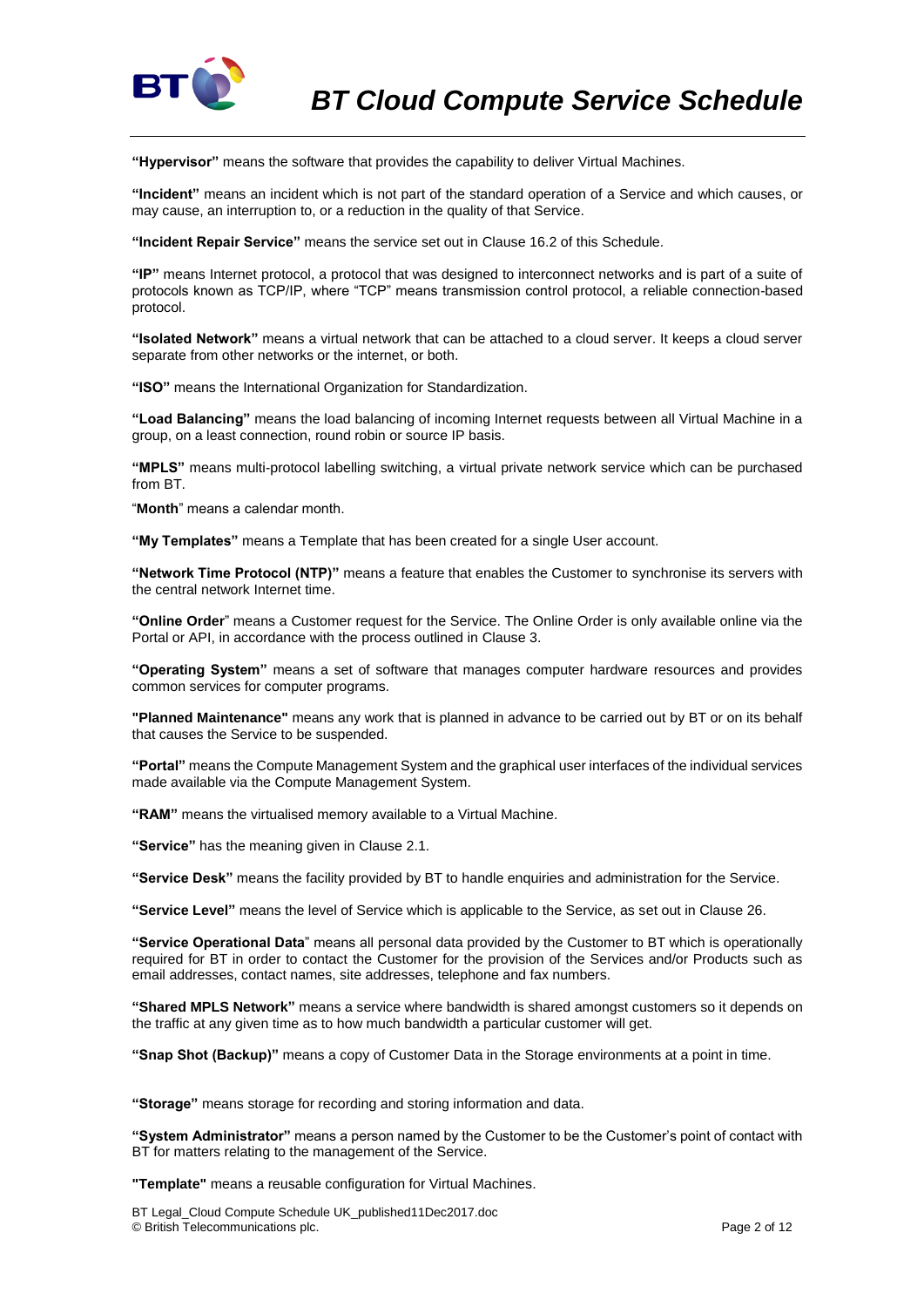

**"Utility Rate Card"** means information available via the Portal that shows the Charges for the Elements of the service on an hourly basis.

**"URL"** means Uniform Resource Locator, which is the full address for the Customer's website.

**"User ID"** means the identification number provided to the Customer by BT for the purposes of security in the provision of the Service.

**"Virtual Machine (VM)"** means a self-contained operating system that functions as a separate server.

**"VM Snapshot"** has the meaning given in Claus[e 4.15.](#page-5-0)

### **2 Service Summary**

<span id="page-2-1"></span>2.1 BT Cloud Compute is a Cloud based service providing the Customer with a self-service capability to browse, select, provision, and manage virtual infrastructure including a Virtual Machine, network, Storage and security ("Service").

### <span id="page-2-0"></span>**3 Service Components**

- 3.1 The Service comprises access to a Portal (including a catalogue to select the Elements of the virtualised infrastructure) and Availability Zones in which to deploy the Virtual Machine.
- 3.2 The Availability Zone is the platform where the Customer's Online Order is deployed. Once the Customer selects the Elements they will be automatically provisioned within the Customer's chosen Availability Zone.
- 3.3 Elements within the Catalogue show the options available to the Customer when completing the Online Order. As the Service evolves and the number of Availability Zones increases, the number, type and detailed specifications of the Elements will vary and may be updated by BT.
- 3.4 The Customer may subsequently add to and/or remove any Elements it has ordered via the Portal, using the Online Order.
- 3.5 The Portal will show the up-to-date list of available Elements and Availability Zones. The Portal will show the prevailing Charges for Elements.

#### **4 Service Elements**

The following Elements may be available within an Availability Zone. In some cases multiple Elements may be available within the same Availability Zone:

#### **4.1 Firewall per Isolated Network**

- 4.1.1 The Customer may:
	- (a) add, delete and/or change access control lists,
	- (b) add, delete and/or change port forwarding rules and
	- (c) add, delete and/or change virtual private networks access (VPN)

#### **4.2 Network**

- 4.2.1 The standard network service used by BT to deliver data to and from the Service is the Internet.
- 4.2.2 The Customer may order additional BT (or other licensed operators) networks but these need to be ordered separately from the Service and are subject to separate conditions and Charges. Additionally, a Cloud Connect service as set out in Claus[e 6](#page-5-1) will be required and should be ordered through the Portal.

#### **4.3 Internet**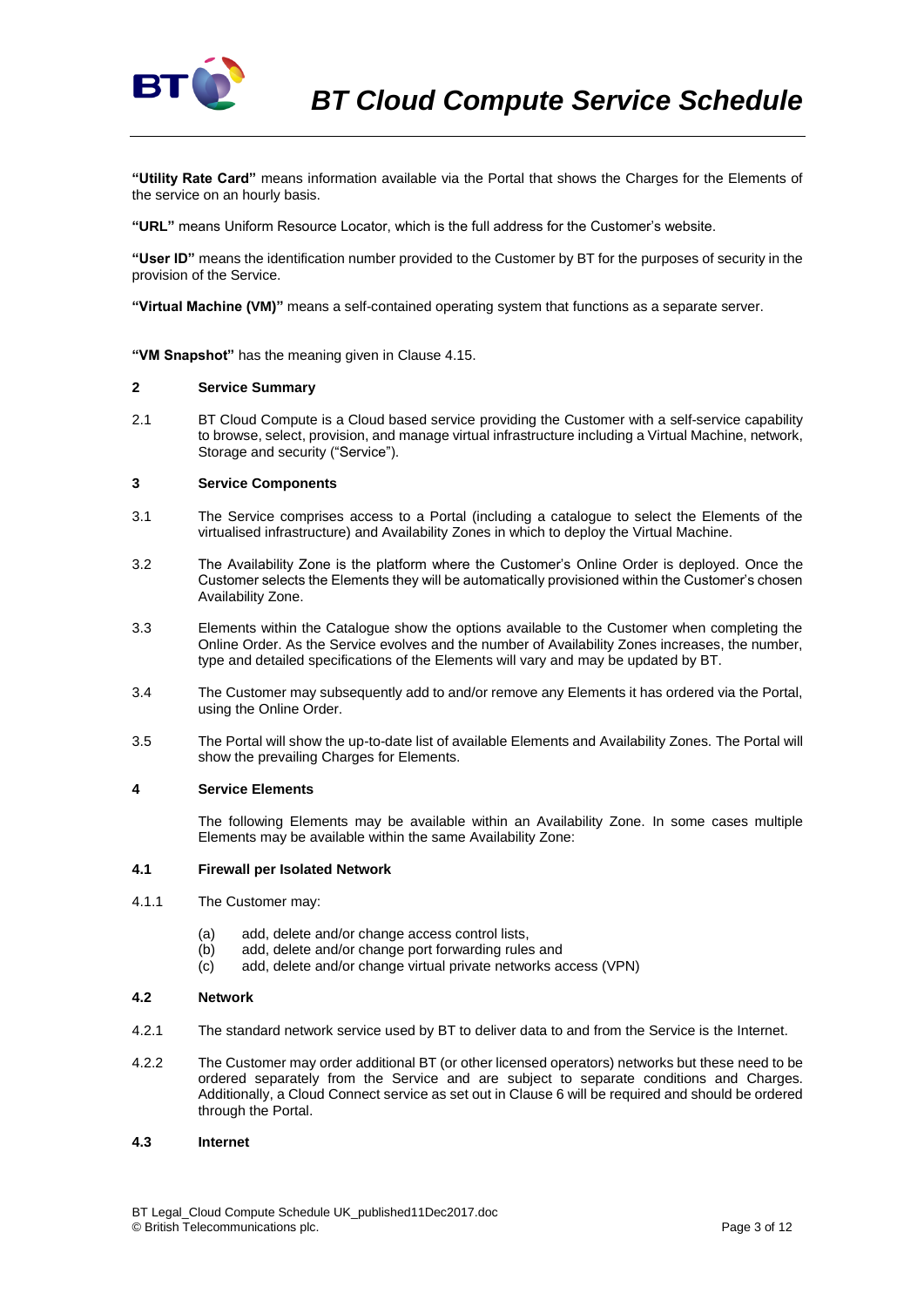

- 4.3.1 All Internet service usage (data in and out) is charged at the Utility Rate Card which is displayed in the Portal. Internet service usage Charges are charged for data usage in and out of the Service. Data transfer speeds may vary.
- 4.3.2 The Customer acknowledges that:
	- (a) the Internet is independent of the Service and BT has no responsibility for provision of the Internet; and
	- (b) use of the Internet is solely at the Customer's risk and subject to all applicable laws. BT has no responsibility for any information, software, services or other materials obtained, downloaded, shared and transmitted by the Customer using the Internet.

### **4.4 Load Balancing**

- 4.4.1 The Service supports creation of a load balanced groups of Virtual Machines with the choice of the following load balance options:
	- (a) Round Robin
	- (b) Least Connection
	- (c) Source IP
- 4.4.2 Load balancing is performed at the public IP Address level and therefore all Virtual Machines will share the same IP address. Additional Virtual Machines outside of the load balancing group are subject to additional public IP Addresses (which must be ordered separately) and any additional applicable Charges.

# **4.5 IP Addresses**

- 4.5.1 A single public IP address is deployed per Online Order for those Elements that require public IP addressing. Following deployment the Customer may request additional IP Addresses which will be subject to a separate Order and additional Charges.
- 4.5.2 IP addresses allocated to the Customer are only for use in connection with the Service. All title and rights in those IP addresses, including the right to recover or change such IP addresses, belong to BT or its applicable suppliers and BT cannot transfer any title or rights in any IP address to the Customer. The Customer cannot sell or agree to transfer them to anyone else. On the termination of the Agreement or the Service, for any reason, the Customer must immediately cease using the IP addresses.

### **4.6 Virtual Machine**

- 4.6.1 The Service enables the Customer to self-provision their virtual infrastructure through the use of the Portal or an API. Using the Portal, the Customer selects the Elements it requires in order to provision the Virtual Machine. The Catalogue specifies the Elements that are available to create the Virtual Machine. The following standard Elements are available in order to create a Virtual Machine:-
	- (a) Operating System via a Template or ISO;
	- (b) Compute components vCPUs, vRAM, C drive / root storage etc. ;
	- (c) Additional storage;
	- (d) Affinity rules;
	- (e) Network.
- 4.6.2 Other Elements are available after the Virtual Machine has been created.

# **4.7 Hypervisor**

4.7.1 The Service can support a number of different Hypervisors. The Hypervisor which is used will depend on the Availability Zone selected by the Customer. The Hypervisor provides the capability to deliver a Virtual Machine.

### **4.8 Operating System**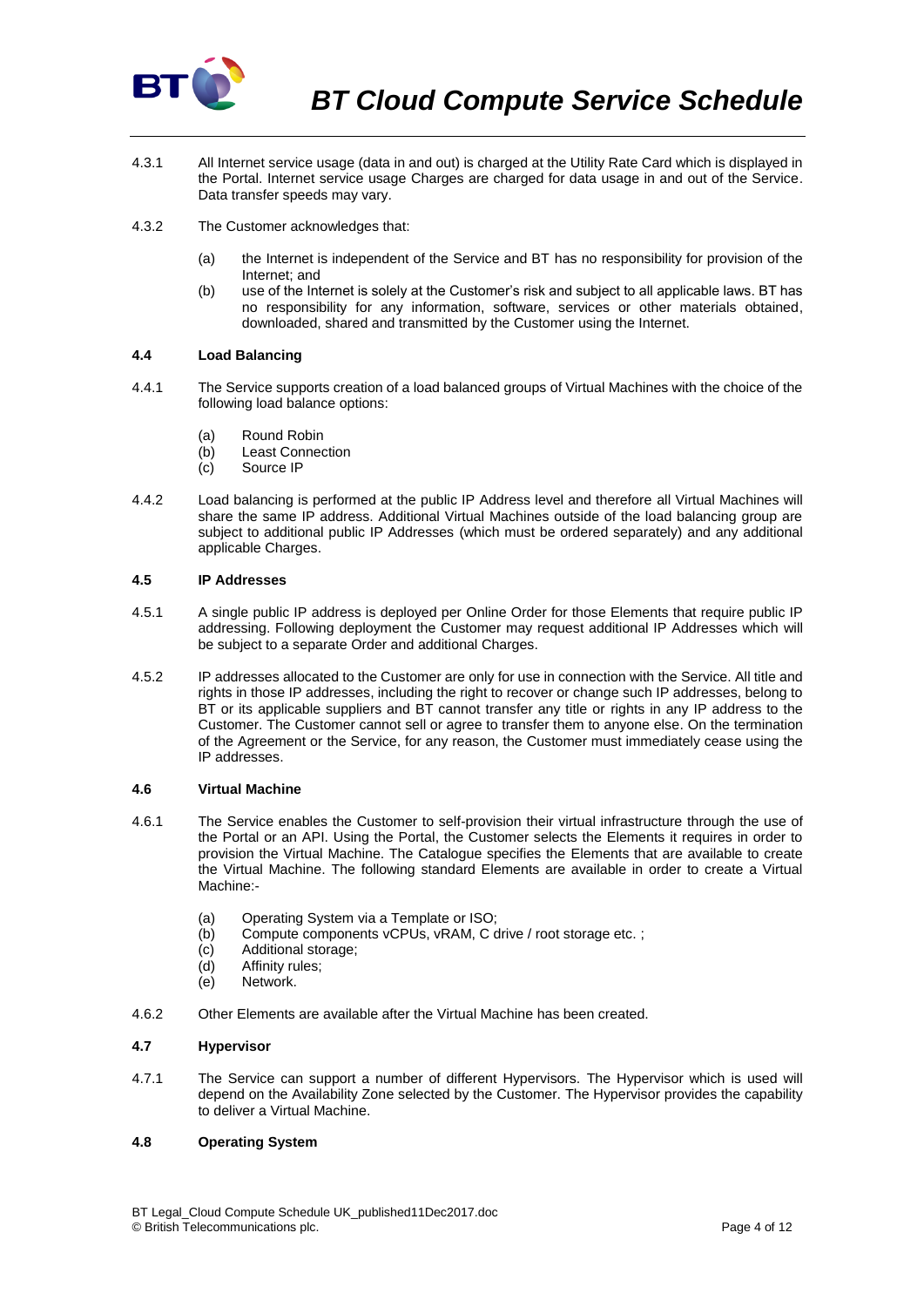

4.8.1 In order to build the Service the Customer must first select the Operating System for the Virtual Machine being created. The Operating Systems are presented to the Customer as templates. The choices available are dependent upon the Catalogue and are defined as "Featured Templates", "My Templates", and "ISOs" (ISO Images). With the exception of Microsoft Operating Systems, the Customer is required (where appropriate) to provide a valid license key, obtained from the software vendor or software vendors representative. Featured Templates represent pre-defined Operating Systems created by BT and vary dependent upon Hypervisor compatibility. The choice of Operating Systems will be displayed for the Customer to select.

# **4.9 My Templates**

4.9.1 "My Templates" are templates that have previously been created or uploaded by the Customer and saved. They may have been originally created as "Feature Templates" and then saved by the Customer or previously created by the Customer by uploading their own template or directly from an ISO image.

### **4.10 ISO Images**

4.10.1 Where a particular Operating System is not shown within Featured Templates but required by the Customer, the Customer can create one from an ISO image.

### **4.11 Virtual Machine Type**

4.11.1 The Customer will select a Virtual Machine from the Virtual Machine attributes displayed within the Catalogue. A build consists of a number of processors, amount of RAM, C: drive / root storage. To increase or decrease the size of the Virtual Machine (in terms of CPU and RAM), the Customer must either build a new Virtual Machine or modify the current Virtual Machine via a separate Online Order. This process is simplified as the existing server can be copied and either saved as a Template or reinstalled on to a larger (or smaller) Virtual Machine as required.

### **4.12 Storage (C: / root)**

- 4.12.1 The Virtual Machine will include storage allocation, a C:/ root drive where the Operating System will reside.
- 4.12.2 Additional Storage may be added in the form of additional drives. A number of different size drives are made available with an option for a Customer defined disk. Additional disks can be added and are subject to a separate Online Order and additional Charges

#### **4.13 Common Services**

4.13.1 If required, BT can supply Domain Name Server (DNS) for DNS lookup only and Network Time Protocol (NTP). These items are included in the Charges for the Service.

#### **4.14 Snap Shot (Backup)**

- 4.14.1 Snap Shots provide back up for the Service. The Customer may take a point in time "copy" of the VM disk volumes.
- 4.14.2 Snap Shots are defined per Virtual Machine disk volume and can be manually initiated or scheduled as required by the Customer. The Customer may define how often and when a Snap Shot is taken or instantly take a Snap Shot when required.
- 4.14.3 Each Snap Shot is a copy of the disk volume stored within the same data centre environment as the original Customer Data.
- 4.14.4 Snap Shots will be listed within the same area as the requests and can be restored by selecting the desired snap and selecting restore.
- 4.14.5 The number of Snap Shots held within the system is set based on the schedule chosen for those Snap Shots. When the maximum number is reached as defined by the schedule then the Snap Shots are deleted based on a first in first out basis. If a manual Snap Shot is taken not using the schedule then this Snap Shot will be held until the Customer deletes it or the Service is terminated.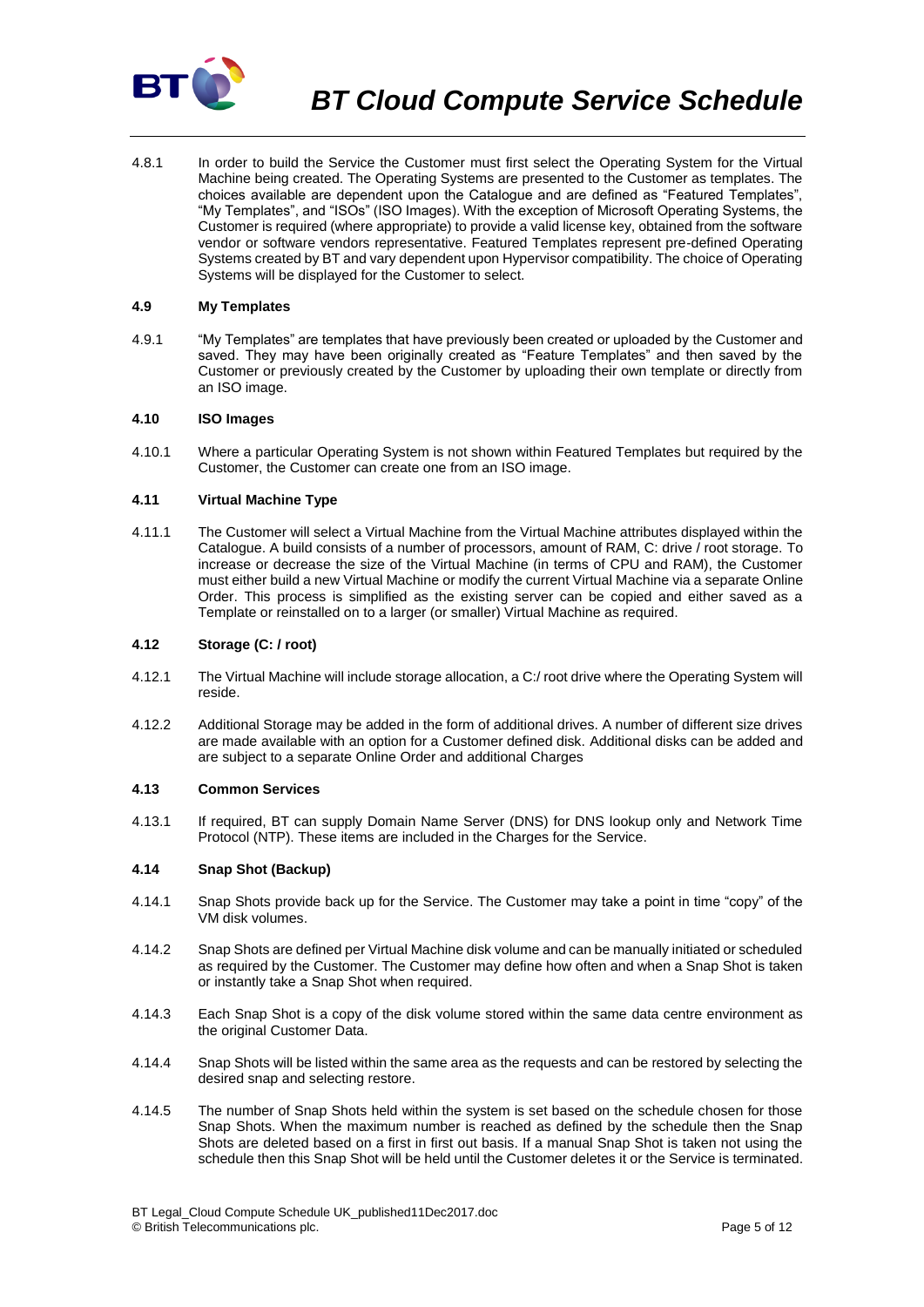

# <span id="page-5-0"></span>**4.15 VM Snap Shot**

- 4.15.1 A VM Snap Shot will record the state and data of a VM at a particular point in time, so the same state can be returned to repeatedly if required. The VM Snap Shot is not a copy of the VM's disk volume but a change log file from the moment in time when the VM Snap Shot was taken.
- 4.15.2 The Customer
	- (a) may take a Snap Shot of a VM at any time and revert to that Snap Shot at any time.
	- (b) may take a maximum of three (3) VM Snap Shots per VM;
	- (c) will delete a VM Snap Shot before a new one may be taken, once the maximum number is reached;
	- (d) will not use a VM Snap Shot as a backup service; and
	- (e) will remove a VM Snap Shot when it is no longer required in order to minimise its effect on the performance of the VM.

# **5 Back End Connection**

- 5.1 A Back End Connection is the connection of a WAN service to the Service. The WAN connection can be a physical network connection provided by BT (or another licensed operator) or a connection from another BT platform delivered within the same data centre.
- 5.2 A Back End Connection is not part of the Service and must be ordered separately by the Customer and is subject to separate conditions and Charges. The connectivity between the two (2) services is achieved through Cloud Connect or Cloud On-Net. Additional Charges will apply for Cloud Connect and Cloud On-Net and delivery times for this work are outside the scope of the Service.

#### <span id="page-5-1"></span>**6 Cloud Connect**

6.1 Cloud Connect provides the ability to connect the Service to external IP services through the provision of an external connection / port. The external IP service is not part of this Service and needs to be ordered separately and additional Charges will apply.

### **7 Cloud On-Net**

7.1 Cloud On-Net consists of connecting a Customer's Shared Network to a Shared MPLS Network.

### **8 Commencement and Term**

- 8.1 The Agreement is effective once the Customer submits an Online Order on the Portal.
- 8.2 The Service will commence on the Operational Service Date.

### **9 Technical Requirements**

9.1 The Customer is required to have Internet access, all computer hardware, software and telecommunications equipment and services necessary to access and use the Service.

### **10 BT Service Management Boundary (SMB)**

10.1 BT's responsibility for the Service is for the management of the Elements in the combination ordered by the Customer but the Operating System is outside the SMB unless specifically described within the Catalogue. BT will have no responsibility for the Service (including any responsibility to meet any Service Levels) outside the Service Management Boundary.

### **11 Ordering Process**

- 11.1 The Customer is responsible for opening an account with BT to gain access to the Portal to enable online ordering.
- 11.2 On receipt of an Online Order BT will configure the Service as defined by the Customer. Once the Online Order is configured the OSD occurs and the Customer can start using the Service.

### **12 In Life Management**

BT Legal\_Cloud Compute Schedule UK\_published11Dec2017.doc © British Telecommunications plc. Page 6 of 12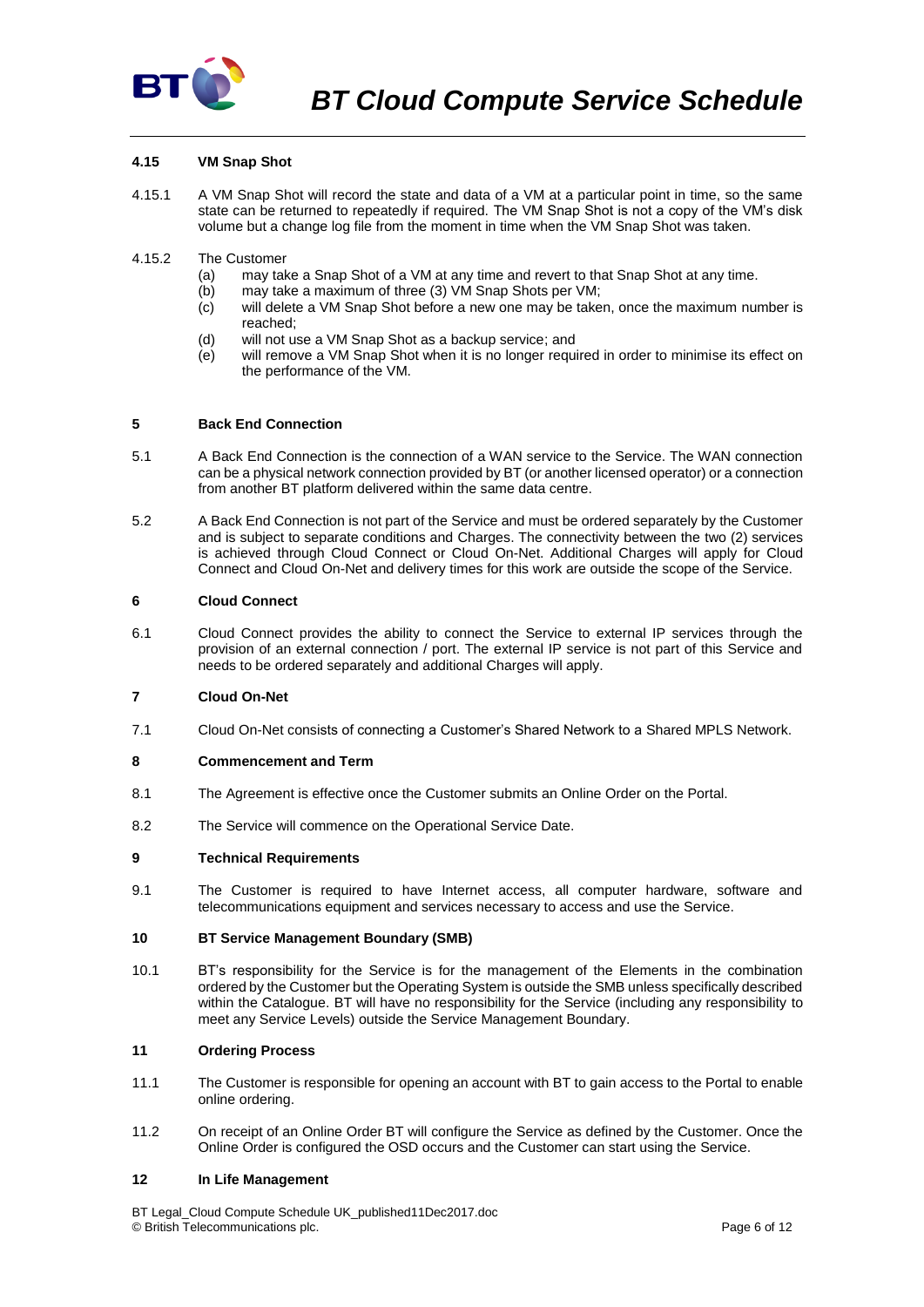

12.1 The Portal operates a Dashboard that allows the Customer to see how many Virtual Machines are running, and Storage and networks provisioned.

### **13 Virtual Server Management**

13.1 The Customer may select an individual Virtual Machine and stop, start or restart the Virtual Machine using the Dashboard. The status of the Virtual Machines will be shown on the Dashboard as "running" and "stopped" Virtual Machines. In addition the Customer can gain Console access to each of the individual Virtual Machines and/or create a remote management connection to the Virtual Machine in order to carry out administration functions.

#### **14 Firewall Management**

14.1 In order for the Virtual Machines to be accessible by the Customer over the Internet, the Customer is responsible for ensuring they set up Firewall access list and port forwarding rules.

### **15 Reporting**

15.1 Virtual Machine utilisation reports are provided within the Portal showing the CPU and RAM utilisation of each Virtual Machine.

#### **16 Service Management**

#### **16.1 Service Desk Support**

16.1.1 BT will provide a Service Desk operating twenty four hours per day, seven days per week, including national, public or bank holidays, which will receive and record Service incident reports from the Customer.

#### <span id="page-6-0"></span>**16.2 Incident Repair Service**

- 16.2.1 If BT detects, or if the Customer reports an Incident to the Service Desk, BT will respond to the Incident without undue delay. BT will perform tests to determine the cause of the Incident, and will notify the System Administrator by telephone or e-mail.
- 16.2.2 The Service Desk will keep the Customer updated at regular intervals until the Incident is resolved.
- 16.2.3 BT will raise additional Charges for work performed and money spent to address incidents resulting from Service failures caused by the Customer on a time and material basis at the prevailing Charges.
- 16.2.4 If the Customer asks BT to perform any additional work this will be subject to prior written agreement between the Parties and additional Charges will apply.

#### **17 Planned Maintenance**

17.1 The Customer acknowledges and accepts that occasionally BT may have to carry out routine or emergency maintenance, updates and other procedures for reasons of health, safety, security or otherwise to protect the Service, and which may cause a disruption to the Service, ("Planned Maintenance"). BT will provide the Customer with as much prior notice as practicable with respect to Planned Maintenance.

#### **18 Service Updates**

18.1 BT may make updates to the Service from time to time provided that such updates do not materially decrease or impair performance of the Service.

# **19 Security**

19.1 The Customer is responsible for the security and proper use of all User IDs, Checkwords and passwords. BT reserves the right to suspend access to the Service at any time if BT has reason to believe that there is, or is likely to be, a breach of security or misuse of the Service. BT will notify the Customer as soon as possible after it has done so.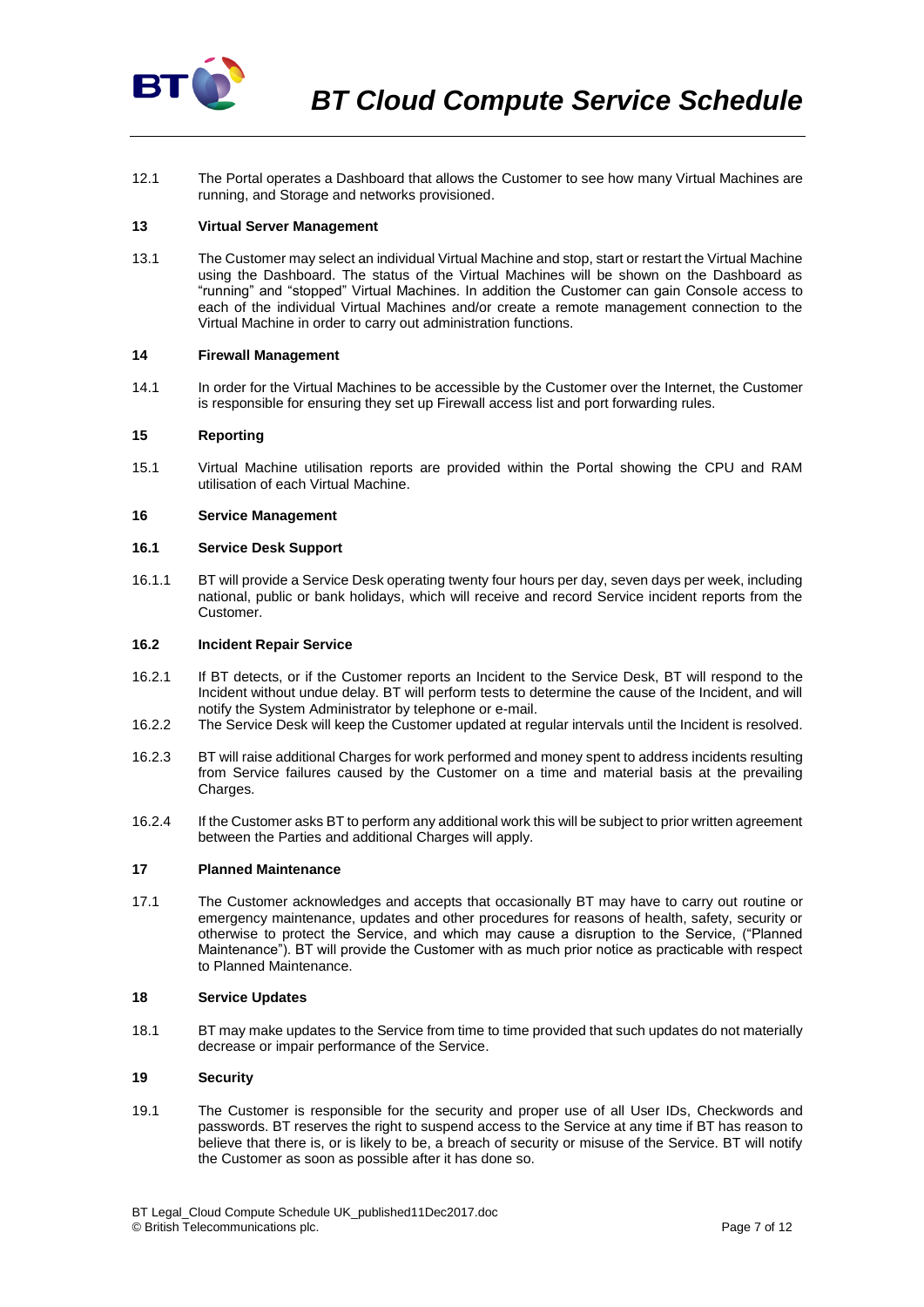

- 19.2 The Customer must immediately inform BT if there is any reason to believe that a User ID, password, or Checkword allocated by BT has, or is likely to, become known to someone not authorised to use it or is being, or is likely to be, used in an unauthorised way.
- 19.3 BT reserves the right to require the Customer to change any or all of the Checkwords or passwords associated with the Service and used by the Customer in connection with the Service.
- 19.4 The Service is delivered within a secure BT data centre with a security policy for the protection of Site, infrastructure and network. Although BT will use reasonable care and skill in carrying out its obligations under this Agreement in accordance with BT's security policy, it is not possible to guarantee that all instances of fraud, misuse, unwanted or unauthorised activity or access to the Customer's Information will be prevented or detected. Whenever BT becomes aware that security has been compromised, BT will take actions in order to limit any further occurrences of fraud, misuse, unwanted or unauthorised activity or access to the Customer's Information. Nevertheless, BT accepts no liability for any such incidents, or for any loss or damage suffered by the Customer. The Customer shall therefore take responsibility for the security of the Customer Information, Content and application of security policies designed to prevent unwanted or unauthorised activity or access to the Customer's Information.

# **20 BT's use of Service Operational and Customer Data**

- 20.1 In order for BT to provide and support the Service, BT may use Service Operational Data, (typically name, email address, telephone number and business and/or Site(s) address), of Users within the Customer's organisation or control in order to:
	- (a) process, track and fulfil Online Orders for the Service;
	- (b) deliver and commission the Service,
	- (c) process, track and resolve Incidents with the Service,
	- (d) administer access to the online portals relating to the Service;
	- (e) compile, dispatch and manage the payment of invoices relating to the Service;
	- (f) manage the contract and resolve any disputes relating to it;
	- (g) respond to general queries relating to the Service;
	- (h) provide security and technical support.
- 20.2 BT may also send the Customer additional information concerning the Service, or related services. This information will typically be sent to the Customer Contact, involved in the procurement or management of the Service.
- 20.3 Any personal Data that may be collected and processed by BT (including payment data) is subject to the BT Privacy Policy set out at [http://www.btplc.com/Privacycentre/index.htm.](http://www.btplc.com/Privacycentre/index.htm)
- 20.4 BT will have no access to the Customer Information stored by the Customer.
- 20.5 The location and access points of the Customer Information are defined by the Customer and as such the Customer needs to ensure compliance with relevant laws and regulations.
- 20.6 BT will not change the country where the Customer Information resides without providing notice to the Customer, unless required to do so in order to comply with applicable laws and regulations.

#### <span id="page-7-0"></span>**21 The Customer's Responsibilities**

- 21.1 The Service does not provide the Customer with any backup software other than that which is provided within the Operating System. If the Customer has ordered the BT Snap Shot Backup Element from the Catalogue BT will provide this Service Element to allow the Customer to backup data. However, the data backed up using this Service Element is entirely the Customer's responsibility and BT does not assume responsibility and/or liability for the quality of such data.
- 21.2 The Customer acknowledges and agrees that use of Snap Shots does not provide complete data protection. If complete data protection is required, the Customer acknowledges and agrees that it is the Customer's responsibility to ensure that it has data replicated or protected through additional means implemented by the Customer separately from the Service.
- 21.3 The Service is provided solely for the Customer's own use including use by Users and the Customer will not assign, resell, reproduce, copy, duplicate, transfer, lease, distribute, display, disclose, trade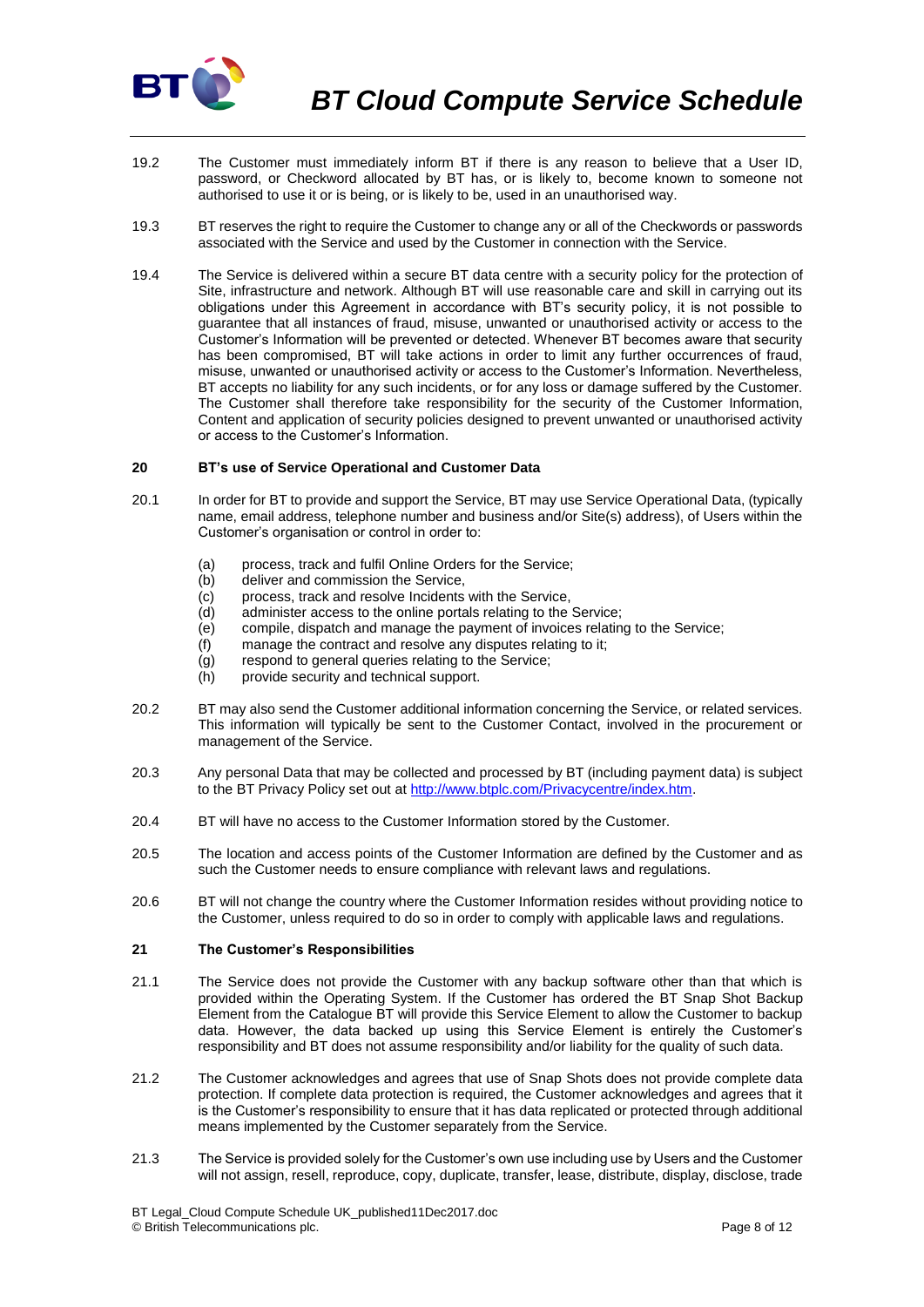

or otherwise commercially exploit the Service (or any part thereof) for any purpose, or otherwise make the Service available to any third party except Users.

- 21.4 The Customer is solely responsible for any obligation or liability arising out of transactions of any kind entered into between the Customer and any third party accessing or relying on the Service, Customer Information, or third party Information. BT will not be a party to, or in any way responsible for, any transaction between the Customer and any third party.
- 21.5 The Customer is responsible for the creation, design and maintenance of all Customer Information.
- 21.6 The Customer will ensure that the Customer Information and any third party Information does not include any information or material, which could be illegal or could lead to a legal dispute.
- 21.7 The Customer irrevocably and unconditionally agrees to indemnify and keep indemnified and to hold BT, BT Group Companies and their officers, directors and employees harmless against claims, losses, damages, costs, expenses and liability arising from or in connection with:
	- (a) any Customer Information, third party Information or other content or communication sent, provided or stored in connection with the Service;
	- (b) the installation, maintenance or use of any software or other material installed by or on behalf of the Customer;
	- (c) any injury to persons, or damage to the Site or the BT Equipment used for the provision of this Service or other equipment belonging to BT or a third party which is located on the Site, as a result of action taken by or on behalf of the Customer;
	- (d) any actions taken by or on behalf of the Customer with respect to the Firewall; or
	- (e) any breach of confidence or infringement of intellectual property rights.
- 21.8 The Customer is solely responsible for all aspects of Customer Information which are not specifically set out in this Schedule as being BT's responsibility.
- 21.9 The Customer is responsible for providing all computer hardware, software and telecommunications equipment and services necessary to access and use the Service, other than as specified as a BT responsibility in this Schedule.
- 21.10 The Customer warrants that it is the owner of any domain name they use within the Service, or that it is duly authorised by the owner of, any trade mark or name that it wishes to use as its Domain Name and use as part of its URL.
- 21.11 The Customer must not use a Domain Name or URL that infringes the rights of any person in a corresponding trade mark or trade name or otherwise.
- 21.12 BT reserves the right to require the Customer to select a replacement Domain Name or URL and may either refuse to provide or may suspend the Service if, in BT's opinion the Domain Name or URL is, or is likely to be, offensive, abusive, defamatory, obscene, illegal or otherwise actionable at law.
- 21.13 The Customer is responsible for ensuring that the System Administrator will report all service repair incidents using the reporting procedures notified to the Customer by BT, and will be available for all subsequent Incident management communications.
- 21.14 The Customer will comply with the provisions of any Software licences provided with or as part of the Service.
- 21.15 The Customer is responsible for ensuring that the System Administrator will report all service repair incidents using the reporting procedures notified to the Customer by BT, and will be available for all subsequent Incident management communications.

# **22 BT's Acceptable Use Policy**

22.1 The Customer is solely responsible for all aspects of Customer Information which are not specifically set out in this Schedule as being BT's responsibility. The Customer acknowledges that it has read and agrees to be bound by and to ensure that any Users will comply with this BT Acceptable Use Policy ("AUP") and generally accepted Internet standards.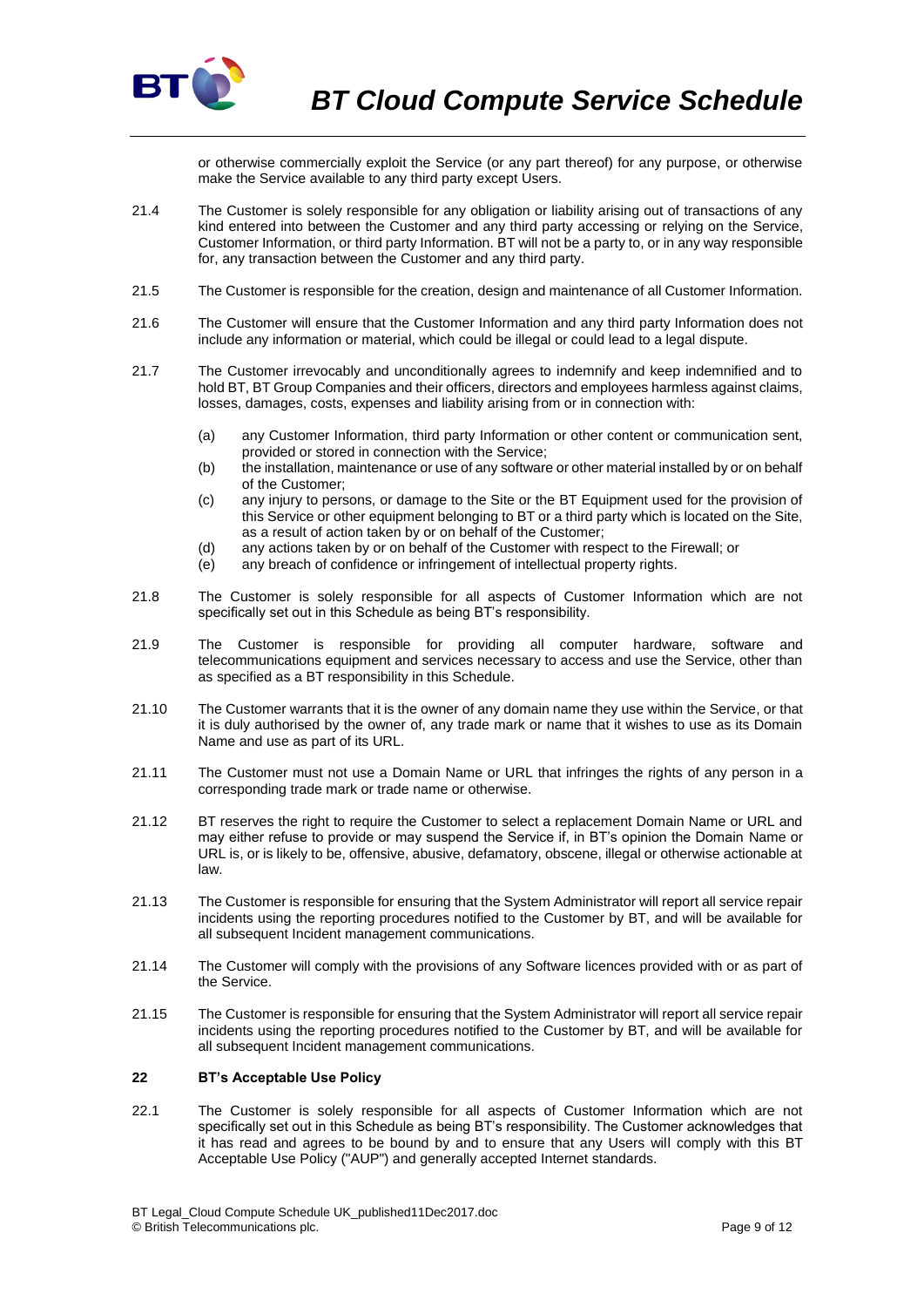

- 22.2 The Service must not be used:
	- (a) fraudulently or in connection with a criminal offence under the laws of any country where the Service is provided;
	- (b) to send, receive, upload, download, use or re-use any information or material which is offensive, abusive, indecent, defamatory, obscene or menacing, or in breach of confidence, copyright, privacy or any other rights;
	- (c) in contravention of any instructions that BT has given under the Agreement;
	- (d) to cause annoyance, inconvenience or needless anxiety;
	- (e) to send or provide or receive unsolicited advertising or promotional material;
- 22.3 The Customer must not use a Domain Name which infringes the rights of any person in a corresponding trade mark or name.
- 22.4 If the Customer or anyone else, (with or without the Customer's knowledge or approval) uses the Service in contravention of the AUP; or uses the Service in any way which, is, or is likely to be, detrimental to the provision of the Service to the Customer or any other customer and fails to take corrective action within a reasonable period of receiving notice from BT, then BT can treat the contravention as a material breach and as such BT may either suspend the Service or terminate the Service pursuant to the General Terms and Conditions. If Service is suspended it will not be restored until the Customer provides an acceptable assurance that there will be no further contravention.

#### **23 Charges**

- 23.1 Charges for the Service are set out in the Portal.
- 23.2 BT will invoice Charges on or after the dates set out below:
	- (a) One-off Charges on the OSD of the relevant Online Order;
	- (b) Usage or other recurring Charges on the OSD and thereafter monthly in arrears.
- 23.3 Charges for some of the Service are calculated on an hourly basis against the prevailing Utility Rate Card on the Portal. Usage Charges will apply as shown on the Utility Rate Card on the Portal.
- 23.4 The Customer may also purchase monthly allowances for example, CPU hours and /or RAM hours, paid for in advance, which are subtracted from the utility Charges. Any unused allowances will be carried forward to the next invoice. Terminating the monthly allowance will result in the loss of any accrued / residual allowances.
- 23.5 BT may invoice the Customer for Charges for investigating Customer reported Incidents where BT finds no Incident or that the Incident is outside the Service Management Boundary.
- 23.6 BT may at any time review the Charges for the Service and will provide the Customer with 30 days' prior written notice of any such change in Charges. If the Customer objects to the change in Charges it may exercise its termination rights under Claus[e 24](#page-9-0) of this Schedule.
- 23.7 Notwithstanding any other provision in the Agreement, BT may delay or bring forward the sending of invoices to coincide with billing cycles from time to time. The Customer acknowledges that the first and last invoice in relation to a particular Service may include Charges due for more or less than one complete billing cycle according to when such Service is connected and/or terminated.

### <span id="page-9-0"></span>**24 Termination of Service**

- 24.1 The following clause will replace and supersede Clause 12.1 of the General Terms and Conditions.
- 24.2 The Customer may terminate Elements from the Service or the entire Service via the Portal at any time, provided that the Customer agrees:
	- (a) to pay any outstanding Charges or interest properly due and payable for each Element up to the date of termination; and
	- (b) that there will be no refund of Charges which have been paid in advance.
- 24.3 BT may terminate this Agreement or the Service at any time by giving at least 90 days' notice to the Customer.

BT Legal\_Cloud Compute Schedule UK\_published11Dec2017.doc © British Telecommunications plc. Page 10 of 12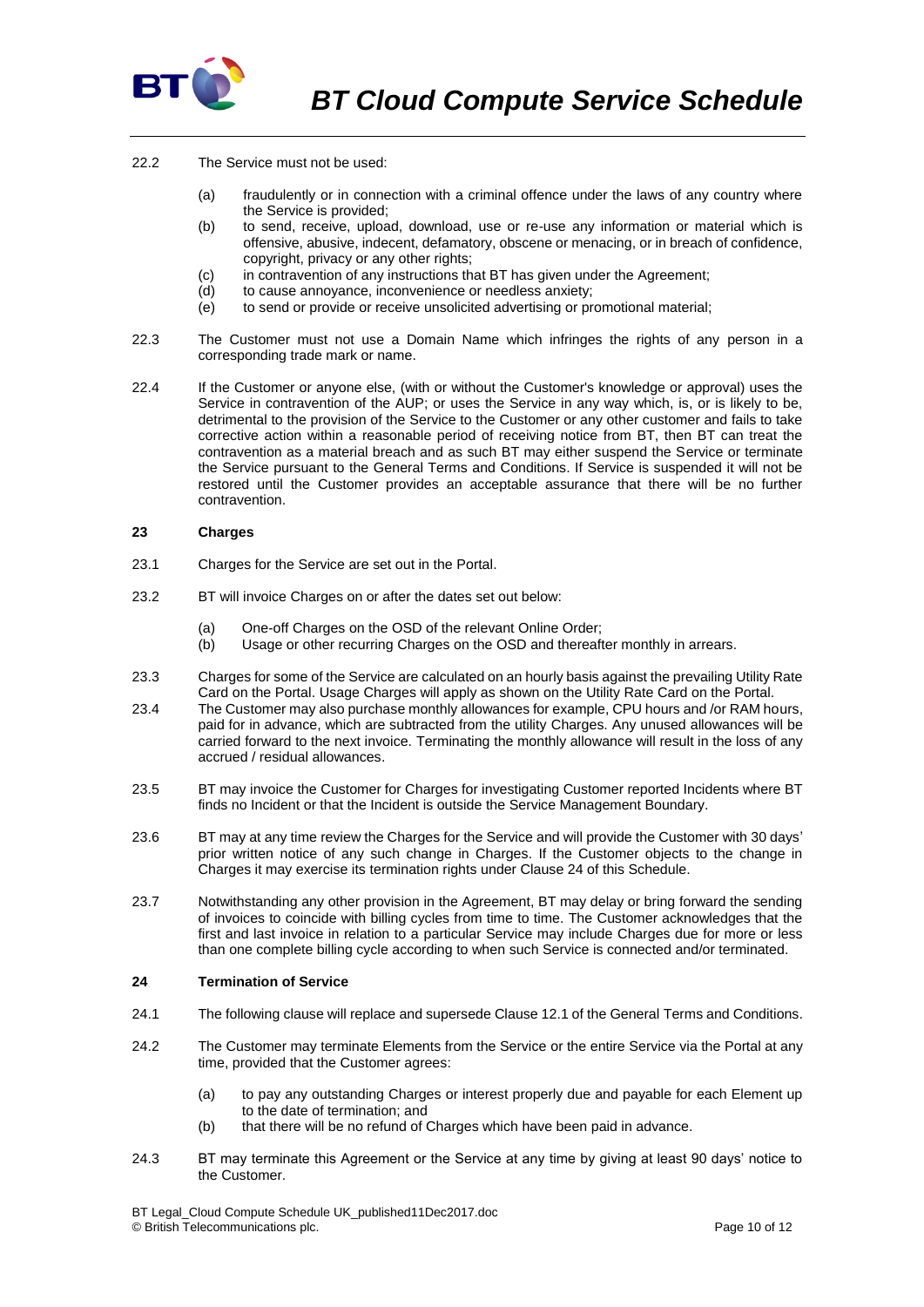

#### <span id="page-10-1"></span>**25 Suspension of Service**

- 25.1 BT may suspend Service(s) or terminate this Agreement immediately on notice to the Customer where the Customer is in material breach of this Agreement and if the breach is capable of remedy, fails to remedy the breach within a reasonable time of being requested by BT to do so.
- 25.2 Where a Service is suspended because the Customer is in material breach of this Agreement, the Customer must pay the Charges for that Service until this Agreement is terminated.

#### <span id="page-10-0"></span>**26 Service Level**

- 26.1 BT aims to provide the Service within an availability target of 99.95%. For the avoidance of doubt the Portal is not included within this availability target.
- 26.2 If BT fails to meet the availability target of 99.95% then the Charges for the affected Service will be credited as follows:

| <b>Availability Target</b>                                      | <b>Credit</b>      |
|-----------------------------------------------------------------|--------------------|
| For every reported instance Incident that BT is below<br>target | dav's<br>recurring |
|                                                                 | Charge             |

- 26.3 The credit will be applied to the monthly Charge for the Service. The credit per reported instance that BT is below target will be capped at a maximum of one Month's Charges.
- 26.4 Service Credits are the Customer's sole right and remedy if BT does not meet the Service Level. Any failure by BT to meet the Service Level specified in this Clause [26](#page-10-0) shall not be considered a material breach of the Agreement.
- 26.5 The parties acknowledge that each Service Credit is a genuine pre-estimate of the loss likely to be suffered by the Customer and not a penalty.
- 26.6 The Service Level is measured as the combined availability of the ordered Elements to deliver Service to the network (Internet or WAN) interface connected to the Service in the BT data centre. Individual or combined Element failures will not constitute an Incident for Service Level calculations unless the Element(s) failure causes a total loss of Service.
- 26.7 Availability of the Service will be measured as a proportion of time in a Month starting from the first day of the relevant Month. Where a failure occurs at the end of a Month then it will be carried forward to the next Month.
- 26.8 The Customer will report any Incident to BT. The measurement of Service unavailability starts when BT acknowledges the Customer's Incident report. On confirmation of an Incident BT will start the Incident Repair Service. The period of unavailability will end when BT informs the Customer that the Service is available, unless the Customer advises BT that the Service remains unavailable.

#### **26.9 Service Credit Claims**

- 26.9.1 The Customer must make claims for Service Credits via their Service Desk under this Clause [26](#page-10-0) in writing, within one (1) Month of the end of the Month in respect of which the claim is being made, either:
- 26.9.2 BT will acknowledge the claim and send a response letter to the Customer. The Customer must notify BT in writing within one month from the date of BT's response if there is a dispute or query relating to the claim.
- 26.9.3 BT will calculate a credit payment in accordance with the provisions of this Claus[e 26](#page-10-0) which will be paid on the Customers next applicable invoice. Such credit will be in full and final settlement of BT's liability for failure to provide or repair Service or for failure to meet the availability or performance targets.

#### **26.10 Exclusions**